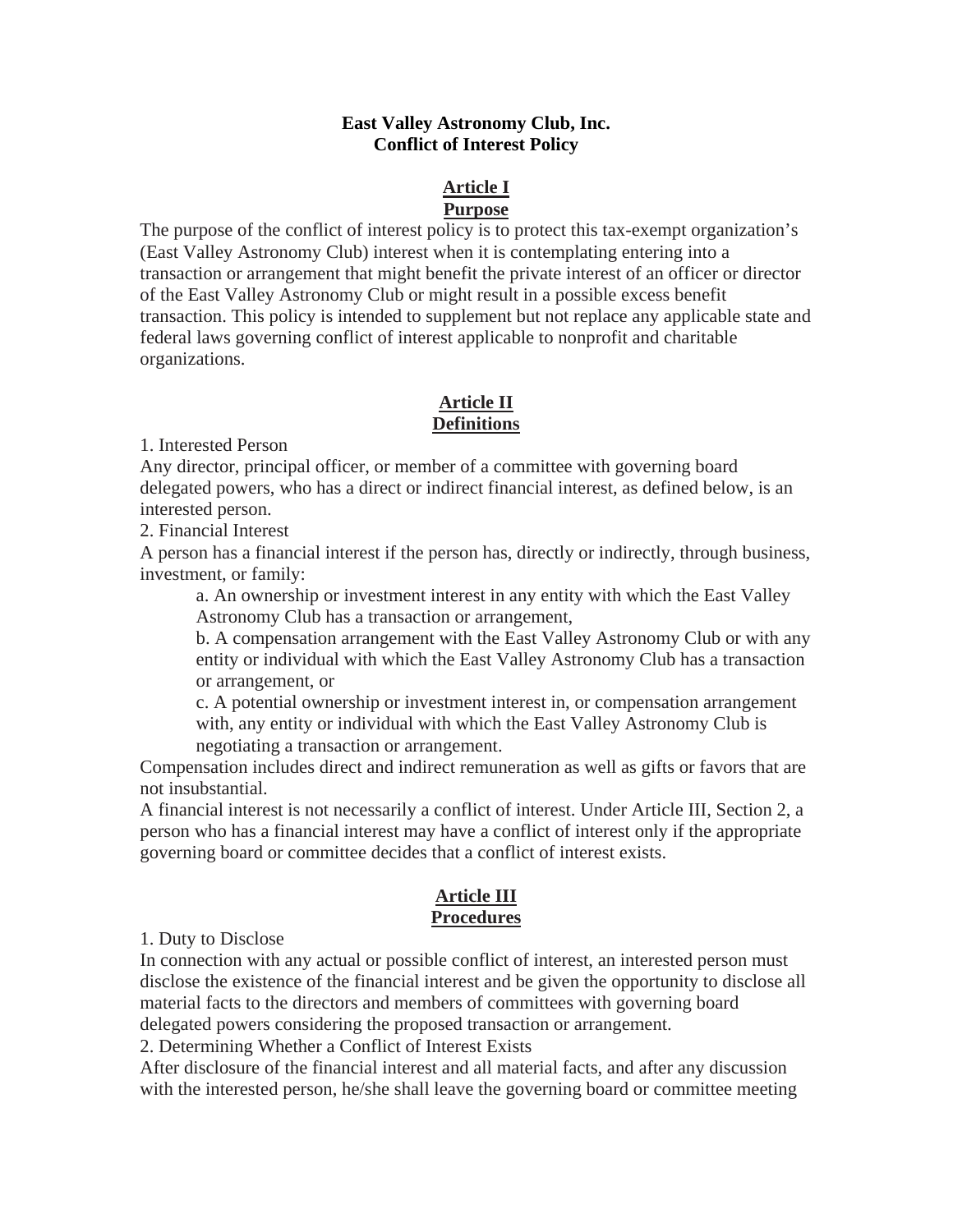while the determination of a conflict of interest is discussed and voted upon. The remaining board or committee members shall decide if a conflict of interest exists. 3. Procedures for Addressing the Conflict of Interest

a. An interested person may make a presentation at the governing board or committee meeting, but after the presentation, he/she shall leave the meeting during the discussion of, and the vote on, the transaction or arrangement involving the possible conflict of interest.

b. The chairperson of the governing board or committee shall, if appropriate, appoint a disinterested person or committee to investigate alternatives to the proposed transaction or arrangement.

c. After exercising due diligence, the governing board or committee shall determine whether the East Valley Astronomy Club can obtain with reasonable efforts a more advantageous transaction or arrangement from a person or entity that would not give rise to a conflict of interest.

d. If a more advantageous transaction or arrangement is not reasonably possible under circumstances not producing a conflict of interest, the governing board or committee shall determine by a majority vote of the disinterested directors whether the transaction or arrangement is in the East Valley Astronomy Club's best interest, for its own benefit, and whether it is fair and reasonable. In conformity with the above determination it shall make its decision as to whether to enter into the transaction or arrangement.

4. Violations of the Conflicts of Interest Policy

a. If the governing board or committee has reasonable cause to believe a member has failed to disclose actual or possible conflicts of interest, it shall inform the member of the basis for such belief and afford the member an opportunity to explain the alleged failure to disclose.

b. If, after hearing the member's response and after making further investigation as warranted by the circumstances, the governing board or committee determines the member has failed to disclose an actual or possible conflict of interest, it shall take appropriate disciplinary and corrective action.

### **Article IV Records of Proceedings**

The minutes of the governing board and all committees with board delegated powers shall contain:

a. The names of the persons who disclosed or otherwise were found to have a financial interest in connection with an actual or possible conflict of interest, the nature of the financial interest, any action taken to determine whether a conflict of interest was present, and the governing board's or committee's decision as to whether a conflict of interest in fact existed.

b. The names of the persons who were present for discussions and votes relating to the transaction or arrangement, the content of the discussion, including any alternatives to the proposed transaction or arrangement, and a record of any votes taken in connection with the proceedings.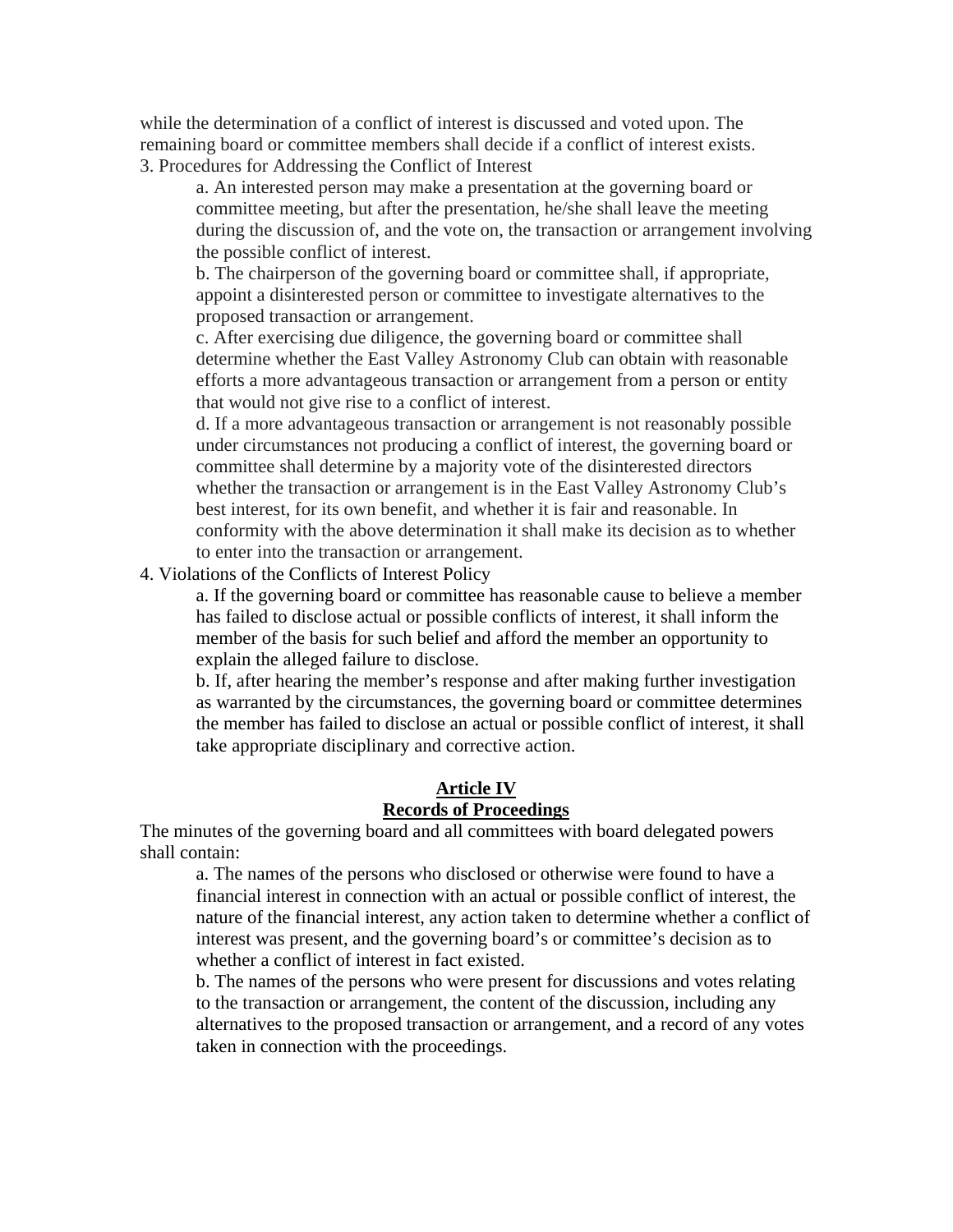# **Article V Compensation**

a. A voting member of the governing board who receives compensation, directly or indirectly, from the East Valley Astronomy Club for services is precluded from voting on matters pertaining to that member's compensation.

b. A voting member of any committee whose jurisdiction includes compensation matters and who receives compensation, directly or indirectly, from the East Valley Astronomy Club for services is precluded from voting on matters pertaining to that member's compensation.

c. No voting member of the governing board or any committee whose jurisdiction includes compensation matters and who receives compensation, directly or indirectly, from the East Valley Astronomy Club, either individually or collectively, is prohibited from providing information to any committee regarding compensation.

## **Article VI Annual Statements**

Each director, principal officer and member of a committee with governing board delegated powers shall annually sign a statement which affirms such person:

a. Has received a copy of the conflicts of interest policy,

b. Has read and understands the policy,

c. Has agreed to comply with the policy, and

d. Understands the East Valley Astronomy Club is charitable and in order to maintain its federal tax exemption it must engage primarily in activities which accomplish one or more of its tax-exempt purposes.

## **Article VII Periodic Reviews**

To ensure the East Valley Astronomy Club operates in a manner consistent with charitable purposes and does not engage in activities that could jeopardize its tax-exempt status, periodic reviews shall be conducted. The periodic reviews shall, at a minimum, include the following subjects:

a. Whether compensation arrangements and benefits are reasonable, based on competent survey information and the result of arm's length bargaining. b. Whether partnerships, joint ventures, and arrangements with management organizations conform to the East Valley Astronomy Club's written policies, are properly recorded, reflect reasonable investment or payments for goods and services, further charitable purposes and do not result in inurement, impermissible private benefit or in an excess benefit transaction.

#### **Article VIII Use of Outside Experts**

When conducting the periodic reviews as provided for in Article VII, the East Valley Astronomy Club may, but need not, use outside advisors. If outside experts are used, their